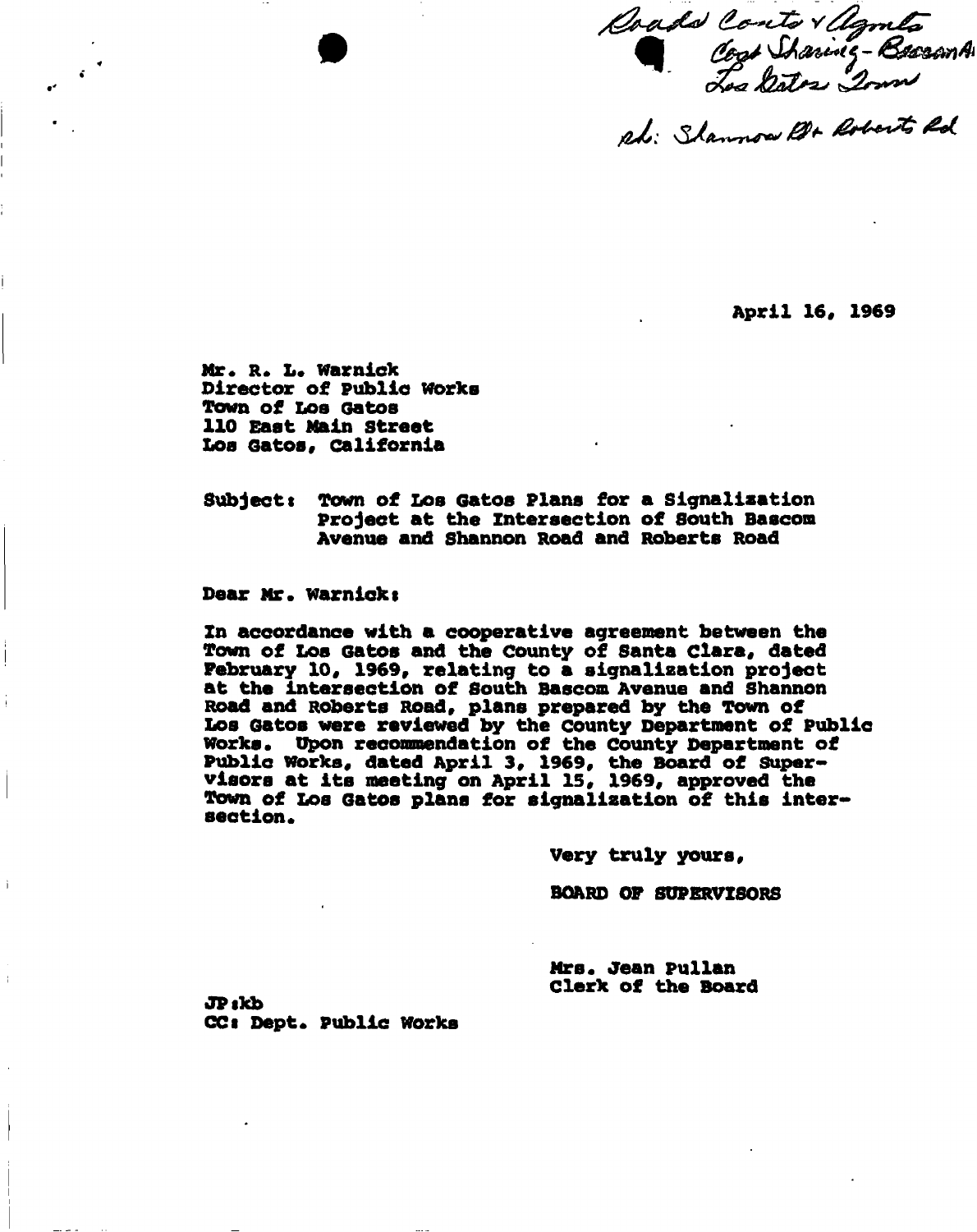|                   | <b>County of Santa Clara</b>   |                    |            |       |          | <b>Department of Public Works</b><br>County Office Building<br>20 West Hedding Street<br>San Jose, California 95110 |  |
|-------------------|--------------------------------|--------------------|------------|-------|----------|---------------------------------------------------------------------------------------------------------------------|--|
| <b>California</b> |                                | <b>TRANSMITTAL</b> | MEMORANDUM |       |          | S.D. 1                                                                                                              |  |
|                   |                                | Page $1$ of $2$    |            | DATE: |          | April 3, 1969                                                                                                       |  |
| FOR:              | BOARD OF SUPERVISORS AGENDA OF |                    |            |       | April 15 | L9 69                                                                                                               |  |
| FROM:             | James T. Pott, Director        |                    |            |       |          |                                                                                                                     |  |
| <b>TITLE:</b>     | <b>BASCOM AVENUE</b>           |                    |            |       |          |                                                                                                                     |  |

#### DESCRIPTION;

At the request of Los Gatos, the.Board of Supervisors executed a cooperative agreement for a signaiization project at the intersection of South Bascom Avenue and Shannon Road' and Roberts Road. This was accomplished on February 10, 1969. The agreement provided for the Town to prepare plans"and specifications in accordance with the standards of Sections 7 and 8 of the State Planning Manual and administration of the project by the Town following approval of the plans by the County.

Plans have been reviewed and an intersection study has been made to determine compliance with Sections 7 and 8 of the State Planning Manual. Only an extremely liberal interpretation of the signaiization warrants contained in the manual will justify the proposed project. The intersection of Shannon and Bascom and the intersection of Roberts and Bascom are considerably offset, one from the other. Intersection characteristics of each are quite different. The centerline offset is about 130 feet. The Shannon intersection warrants a signal and has one. The Roberts intersection does not warrant a signal and does not have one according to plans formulated jointly several years ago by the Town and by the Public Works Department. The now proposed signal project is justified only if the entire complex is treated' as a single intersection .

There appears to be a fervent desire by the Town of Los Gatos to proceed with the now proposed project. Rough details of the project are analyzed in the attached material. The traffic  $\cdot$ engineering study performed by Public Works shows two major items which should be brought to the attention of the Town:

| $-$ APPROVED:       | JAMES POTT $\mathcal{N}$ | HOWARD CAMPEN              |
|---------------------|--------------------------|----------------------------|
| <b>AGENDA DATA:</b> | DATE:                    | BOARD ACTION:              |
|                     | ITEM NO:                 |                            |
| $9$ 755 REV 2/69    |                          | APR 1 5 1969 $\mathcal{D}$ |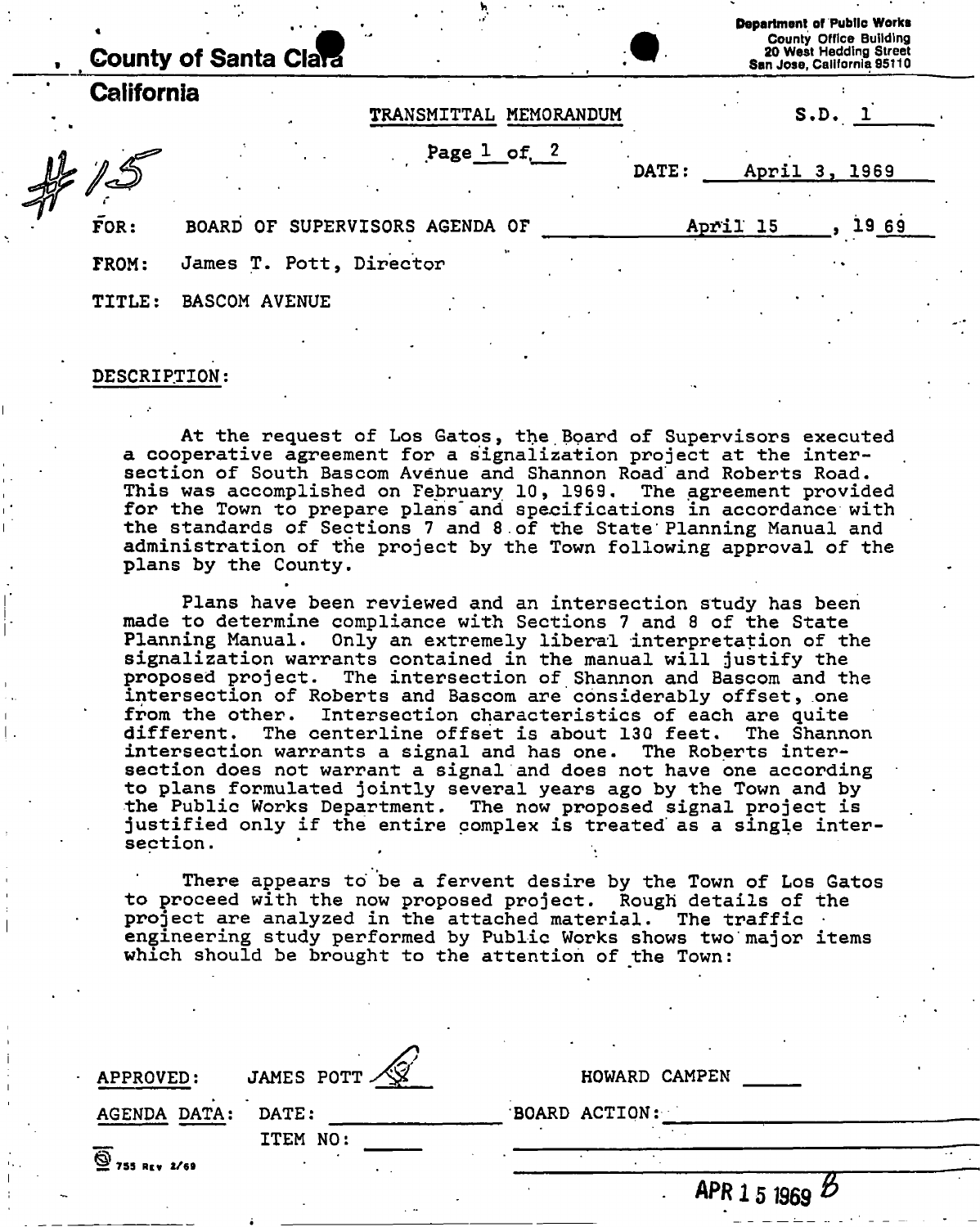#### TRANSMITTAL MEMORANDUM

Page 2 of 2

DATE: April 3, 1969

\* . • •

## DATE OF AGENDA: April 15, 1969

TITLE: BASCOM AVENUE

1. Such an offset signal installation, despite the technical correctness.of the plans, will likely produce an increase in the intersection accident rate. This may or may not be serious depending upon speed of traffic within the "enlarged single intersection."

2. Traffic service for southbound Bascom traffic " will be diminished to the point where the newly signalized complex may well produce congestion upon completion to the point of reflecting this congestion back across the Blossom Hill/Bascom Avenue intersection at certain hours of the day.

This section of roadway is currently under annexation by Los Gatos and will become the Town's exclusive responsibility in the near future. The only reason for pointing out the difficulties The only reason for pointing out the difficulties with the proposed-project is to avoid future criticism of the competence of the County engineering staff.

In .view of the above and considering all factors involved, it is my personal recommendation that the plans be approved, the money forwarded to Los Gatos, and the Town be permitted to proceed with the modifications to the intersection in accordance with its desires. By copy of this transmittal, the Town is being advised of the position of . the Department.

JTP:dg.<br>Att. Att.  $\begin{bmatrix} . & . & . \end{bmatrix}$ 

cc: ECS, CB.

R. L. Warnick Director of Public Works Town of Los Gatos

>

**SE077 REV 2/69**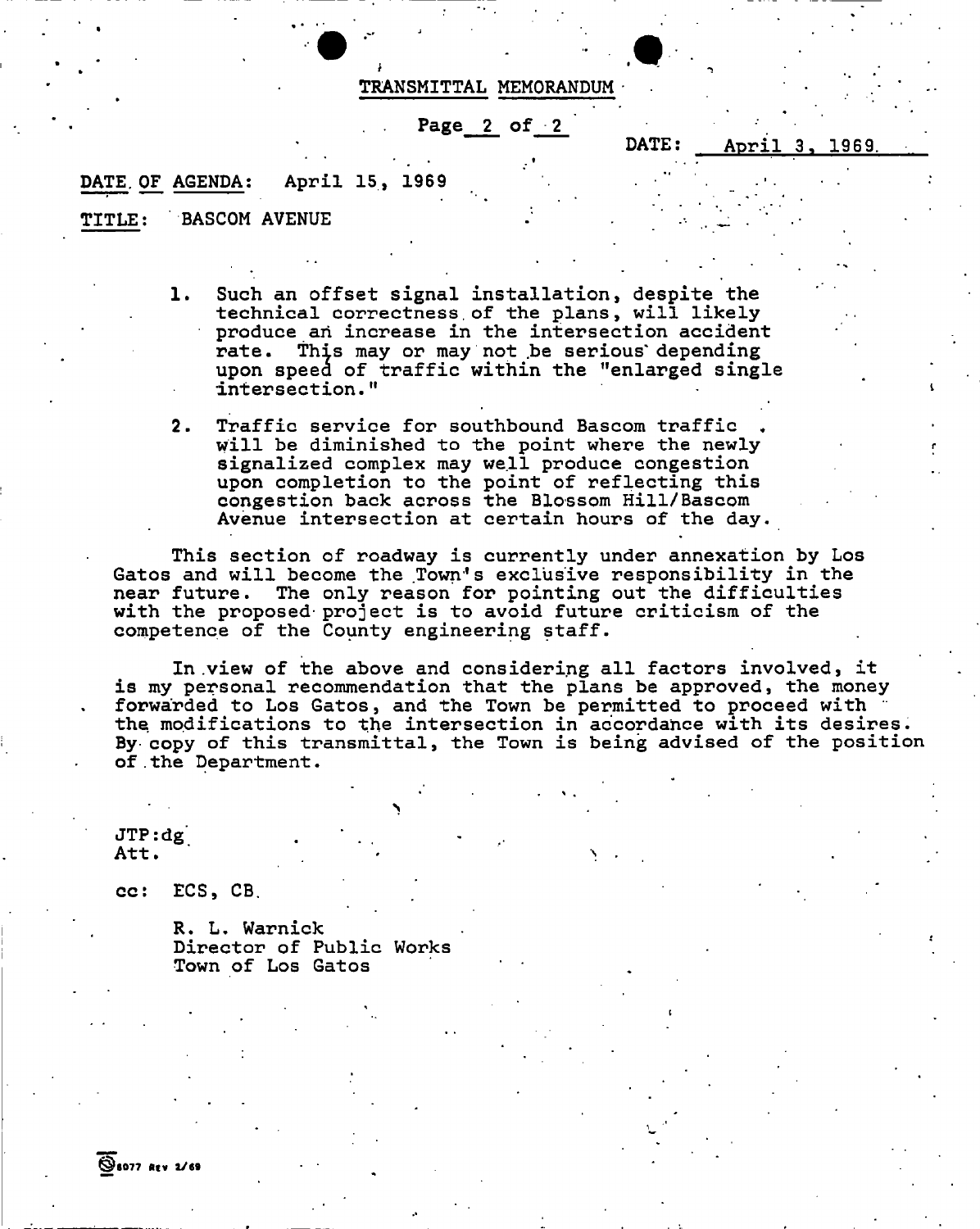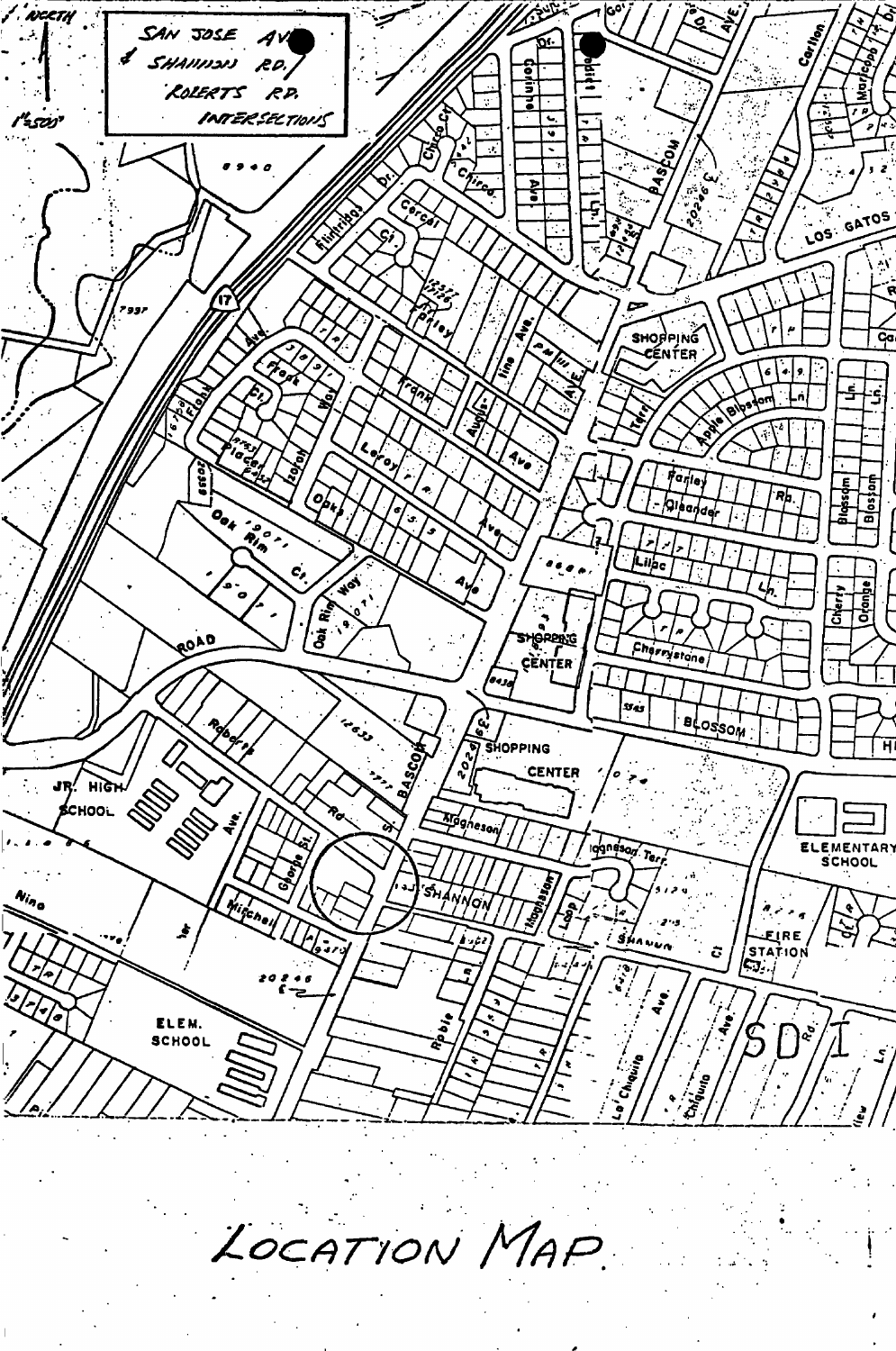$\mathcal{N}$ ok $^{in}$ لمنعلم  $1''$ = 40' OVOU 用水心  $\tilde{z}$ ₩ 1 **kino** or<br>Ri 1 ll SHANNON ∥  $\overline{ROAD}$  $\frac{1}{2}$ EXISTING<br>COUNTY<br>PLAN  $\begin{bmatrix} 1 & 1 & 1 \\ 1 & 1 & 1 \\ 1 & 1 & 1 \\ 1 & 1 & 1 \\ 1 & 1 & 1 \\ 1 & 1 & 1 \\ 1 & 1 & 1 \\ 1 & 1 & 1 \\ 1 & 1 & 1 \\ 1 & 1 & 1 \\ 1 & 1 & 1 \\ 1 & 1 & 1 \\ 1 & 1 & 1 \\ 1 & 1 & 1 \\ 1 & 1 & 1 \\ 1 & 1 & 1 \\ 1 & 1 & 1 \\ 1 & 1 & 1 \\ 1 & 1 & 1 \\ 1 & 1 & 1 \\ 1 & 1 & 1 \\ 1 & 1 & 1 \\ 1 & 1 & 1 \\ 1 & 1 &$  $\frac{1}{2}$  $\parallel$ 518.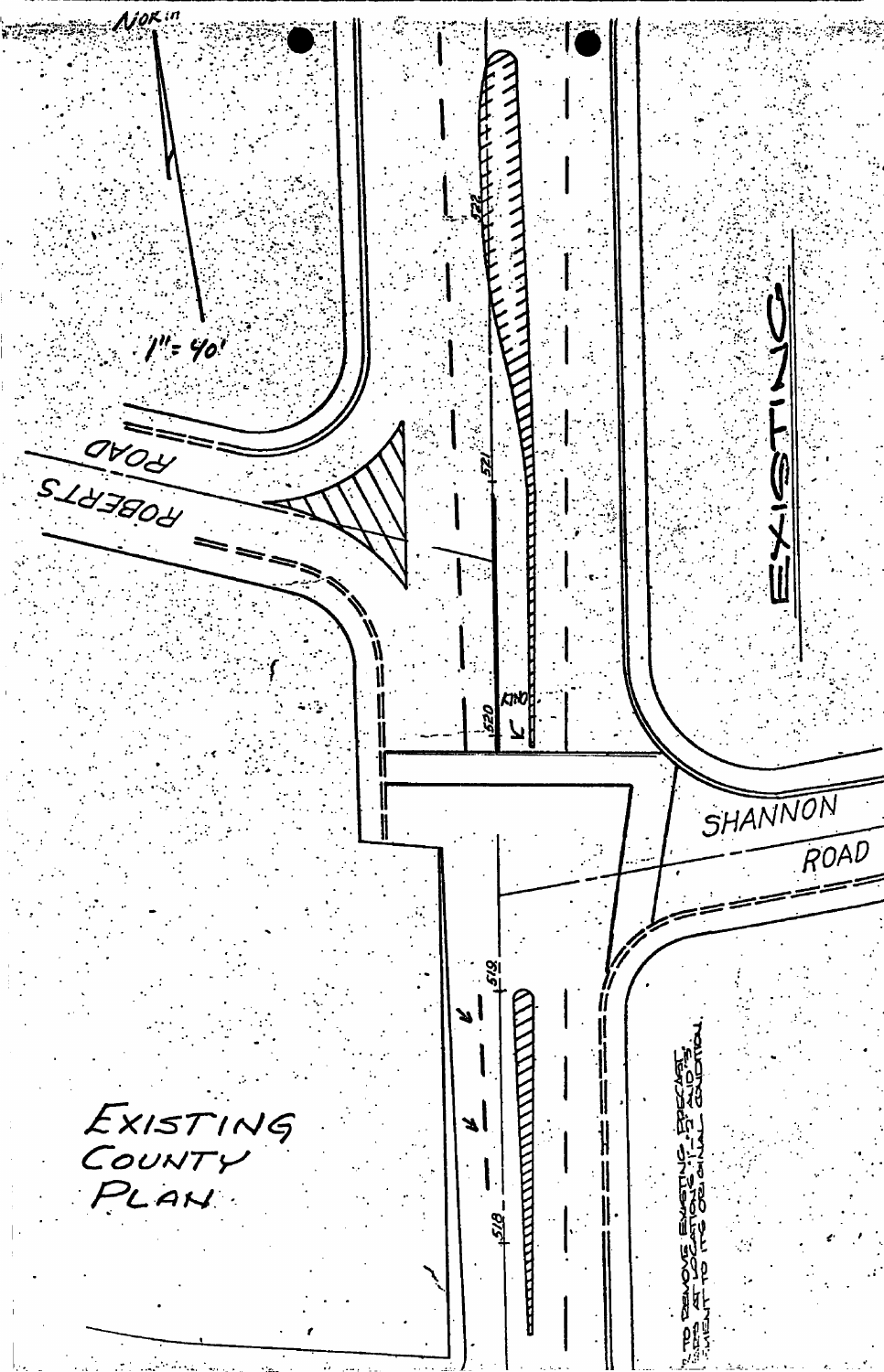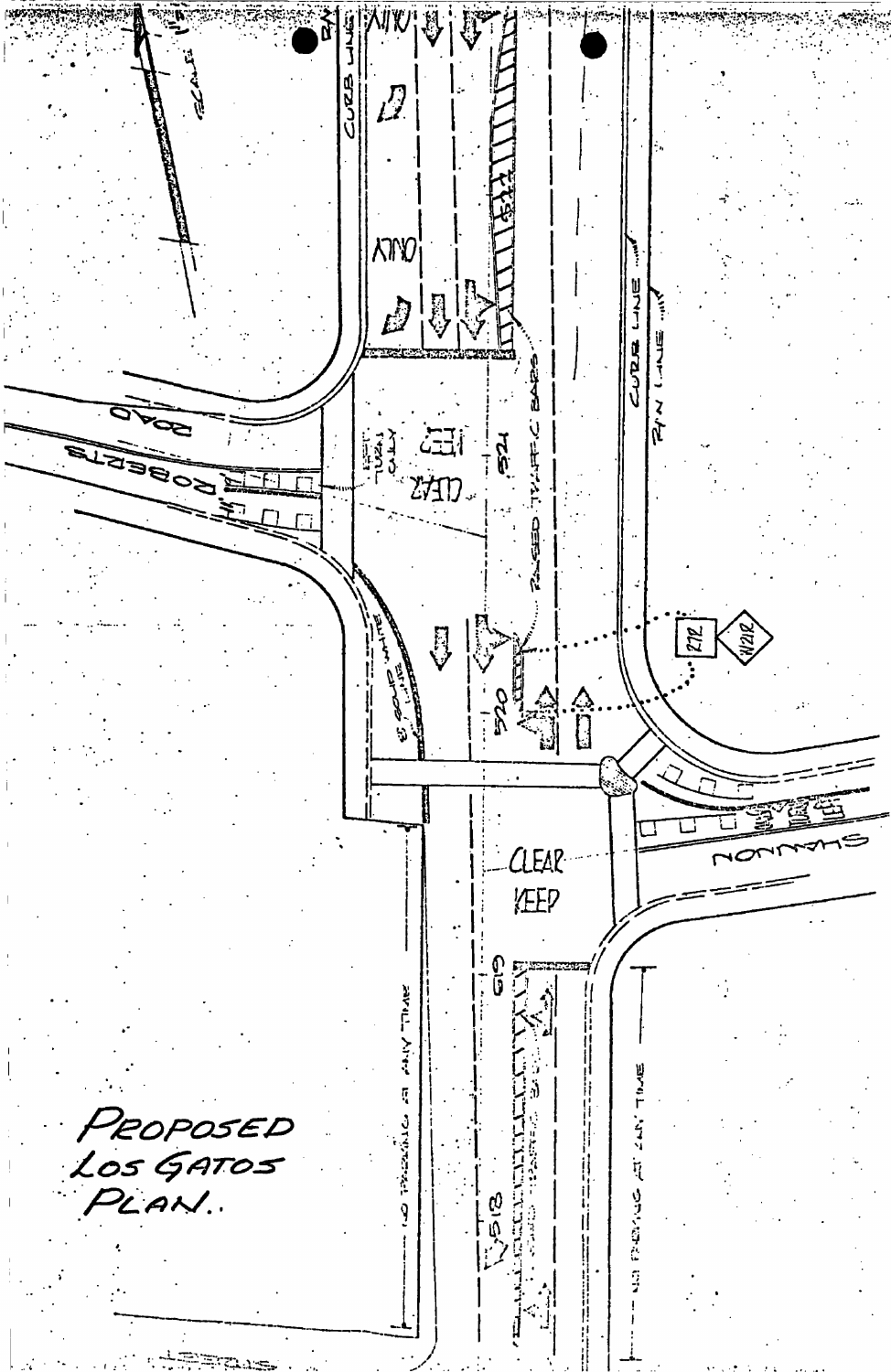|     |            |                               | <b>Department of Public Works</b>                                                                                                                                                                                |              |     |     |                   | Streets .                                | SAN JOSE AVE                      |                 |                                    |
|-----|------------|-------------------------------|------------------------------------------------------------------------------------------------------------------------------------------------------------------------------------------------------------------|--------------|-----|-----|-------------------|------------------------------------------|-----------------------------------|-----------------|------------------------------------|
|     | By: 19M    |                               | <b>Date:</b>                                                                                                                                                                                                     |              |     |     |                   |                                          | ROBERTS                           | ROAD            |                                    |
|     |            |                               |                                                                                                                                                                                                                  |              |     |     |                   |                                          |                                   |                 |                                    |
|     |            |                               | WARRANTS                                                                                                                                                                                                         |              |     |     |                   | Urban<br><b>Conditions</b>               | Rural<br>Conditions               | EXIST           | $\frac{9}{6}$                      |
|     |            | (1) Minimum Vehicular Volume  |                                                                                                                                                                                                                  |              |     |     |                   |                                          |                                   |                 |                                    |
|     |            |                               | (a) The total vehicular volume per hour entering the intersection from<br>all approaches for any S hours of an average day must average.                                                                         |              |     |     |                   | 750 veh.                                 | 500 veh.                          | 1350            | $1/\infty$ f                       |
|     |            |                               | (b) In addition, the total vehicular volume per hour entering the inter-                                                                                                                                         |              |     |     |                   |                                          |                                   |                 |                                    |
|     |            |                               | section from the minor street or streets for the same 8 hours must                                                                                                                                               |              |     |     |                   | $-175$ veh.                              | 125 veh.                          | 32              | '18%                               |
|     |            |                               | (2) Interruption of Continuous Traffic                                                                                                                                                                           |              |     |     |                   |                                          |                                   |                 |                                    |
|     |            |                               | (a) The vehicular volume per hour entering the intersection on the major<br>street for any 8 hours of an average day must average.                                                                               |              |     |     |                   | 750 veb.                                 | . .<br>500 veh.                   | 1318            | 700 F                              |
|     |            |                               | (b) In addition, the combined vehicular and pedestrian volume per hour                                                                                                                                           |              |     |     |                   |                                          |                                   |                 |                                    |
|     |            |                               | entering the intersection from the minor street or streets for the<br>same 8 hours must average.                                                                                                                 |              |     |     |                   | 75 °                                     | 50                                | 35.             | 47 ľ                               |
|     |            |                               | (e) And, the average vehicular speed on the major street must exceed                                                                                                                                             |              |     |     |                   | 20 mph.<br><b>CARTER</b>                 | $35$ mph.                         | 35 <sub>1</sub> |                                    |
|     |            | (3) Minimum Pedestrian Volume |                                                                                                                                                                                                                  |              |     |     |                   |                                          |                                   |                 | osinl                              |
|     |            |                               | (a) The pedestrian volume per hour crossing the major street for any 8<br>hours of an average day must average_                                                                                                  |              |     |     |                   | 250 peds.                                | 125 peds.                         | ۰O              | SHA <sub>N N</sub>                 |
|     |            |                               | (b) In addition, the vehicular traffic per hour entering the intersection                                                                                                                                        |              |     |     |                   |                                          | 535.                              | 13/8            | lë0+                               |
|     |            |                               | from the major street for the same 8 hours must average.<br>(c) And the average vehicular speed on the major street must exceed.                                                                                 |              |     |     |                   | 600 veh.<br>15 mph.                      | :300 veb.<br>$\therefore$ 30 mph. |                 | شمسة                               |
|     |            |                               |                                                                                                                                                                                                                  |              |     |     |                   |                                          |                                   | 35              |                                    |
|     |            | (4) Coordinated Movement      |                                                                                                                                                                                                                  |              |     |     |                   | (ATTACH TIME-SPACE DIAGRAM IF WARRANTED) |                                   |                 |                                    |
|     |            |                               | A coordinated signal system may be warranted if a majority of the signalized intersections composing<br>the system comply with one or more of the established warrants, and if the system fits an over-all time- |              |     |     |                   |                                          |                                   |                 |                                    |
|     |            |                               | space diagram. Signals at an intersection may be warranted as part of a coordinated system if they fit<br>into an existing time-space diagram.                                                                   |              |     |     |                   |                                          |                                   | 87 S            |                                    |
|     |            |                               |                                                                                                                                                                                                                  |              |     |     |                   |                                          |                                   |                 |                                    |
|     |            |                               | NOT WARRANTED AT                                                                                                                                                                                                 |              |     |     |                   | PRESENT. FUTURE NEED ANTICIPATED         |                                   |                 |                                    |
|     |            |                               | Length existing system                                                                                                                                                                                           |              |     |     |                   |                                          |                                   | z.<br>D         |                                    |
|     |            |                               | Nearest signal both sides:                                                                                                                                                                                       |              |     |     | - Cycle           | <b>Speed</b>                             |                                   | $N$ o $T$       |                                    |
|     | N.         |                               | s                                                                                                                                                                                                                | $\mathbf{E}$ | U   |     |                   | Signals set for                          |                                   |                 |                                    |
|     |            |                               |                                                                                                                                                                                                                  |              |     |     |                   |                                          |                                   |                 |                                    |
|     |            | (5) Accident Hazard           |                                                                                                                                                                                                                  |              |     |     |                   |                                          |                                   | $\mathbf{2}$    |                                    |
|     |            |                               | Five or more reported accidents of types susceptible of correction by a traffic control signal have<br>occurred within a recent 12-month period.                                                                 |              |     |     |                   |                                          |                                   |                 |                                    |
|     |            | $\mathcal{A}$                 | FROM                                                                                                                                                                                                             |              |     |     |                   | TOWAL REPORT DATED 12-26-58              |                                   |                 |                                    |
|     |            |                               |                                                                                                                                                                                                                  |              |     |     |                   |                                          |                                   |                 |                                    |
|     |            |                               | Number of accidents in 12-month period susceptible of                                                                                                                                                            |              |     |     |                   |                                          |                                   |                 |                                    |
|     | correction |                               |                                                                                                                                                                                                                  |              |     |     |                   |                                          |                                   | $N \sigma T$    |                                    |
|     |            |                               | Both vehicle and pedestrian traffic is not less than 50% of warrants                                                                                                                                             |              |     |     |                   |                                          |                                   |                 |                                    |
| for |            |                               |                                                                                                                                                                                                                  |              |     |     |                   |                                          |                                   |                 |                                    |
|     |            | $\overline{\cdot}$ (1)        | (2)                                                                                                                                                                                                              |              |     | (3) |                   |                                          |                                   |                 |                                    |
|     |            |                               |                                                                                                                                                                                                                  |              |     |     |                   |                                          |                                   |                 |                                    |
|     |            | (6) Combination               |                                                                                                                                                                                                                  |              |     |     |                   |                                          |                                   |                 |                                    |
|     |            | each of the stated values.    | Where no one warrant is satisfied but two or more are satisfied to the extent of 80 percent or more of                                                                                                           |              |     |     |                   |                                          |                                   |                 |                                    |
|     |            |                               | Warrants fulfilled 80% or more of Ma-                                                                                                                                                                            |              |     |     | $\mathcal{N}$ 9   | NO<br>No                                 | NO                                |                 |                                    |
|     |            |                               |                                                                                                                                                                                                                  |              |     |     | (2)               | (4)<br>(3)                               | (5)                               | $N$ o $T$       |                                    |
|     |            |                               | Las Garos Count<br>Date of Count $12/27/58$                                                                                                                                                                      |              |     |     |                   |                                          |                                   |                 |                                    |
|     |            |                               | AGREE: WITH COUNTY                                                                                                                                                                                               |              |     |     |                   |                                          |                                   |                 |                                    |
|     |            |                               |                                                                                                                                                                                                                  |              |     |     | COUNT OF $I-K-69$ |                                          |                                   |                 |                                    |
|     | (7)        | Summary                       | <i><b>Warrants Satisfied: NotE</b></i>                                                                                                                                                                           |              | (1) | (2) | (3)               | (4)                                      | (5)<br>(6)                        |                 | $\boldsymbol{\mathsf{X}}$ .<br>N Q |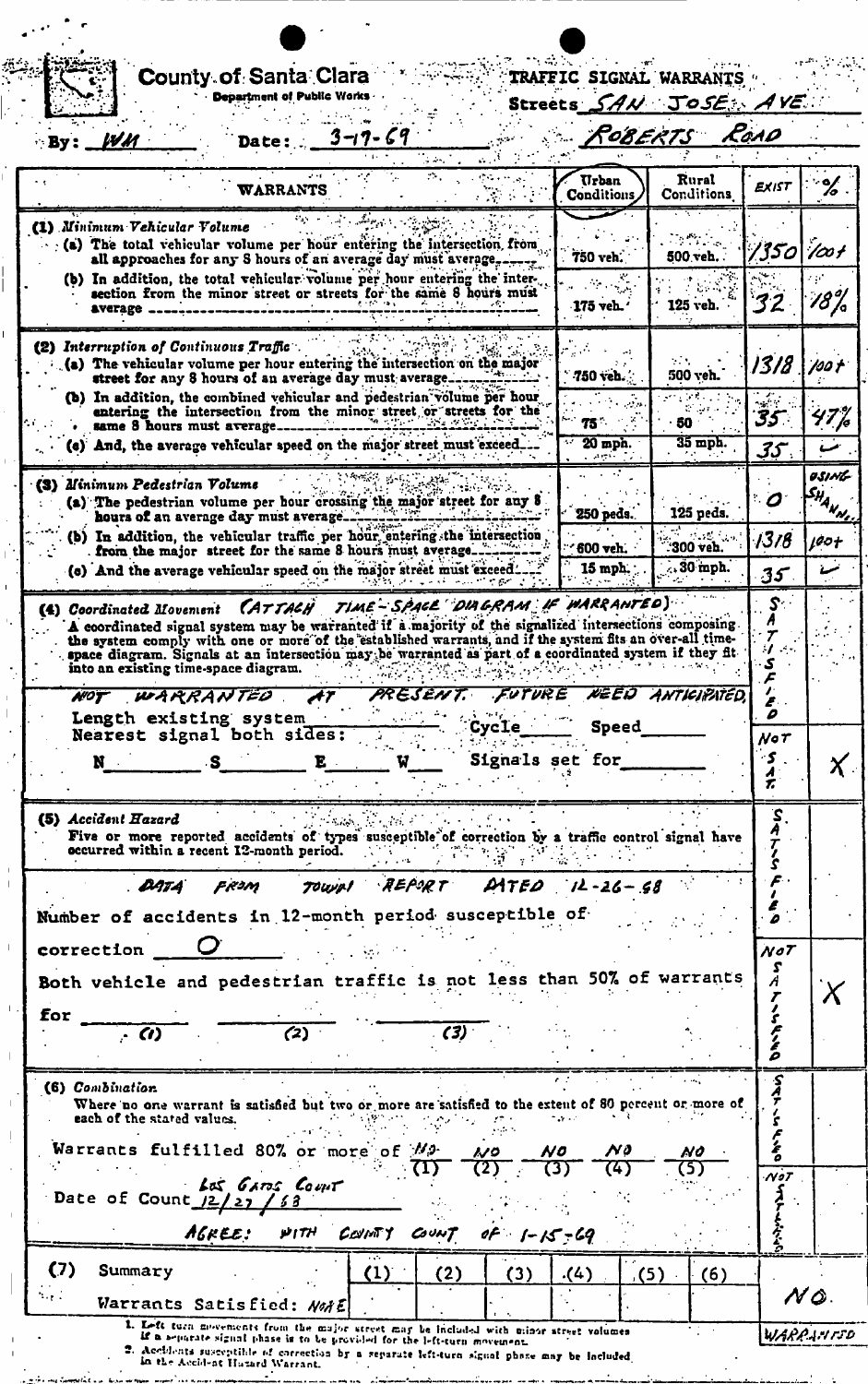AGREEMENT BETWEEN COUNTY OF SANTA CLARA AND TOWN OF LOS GATOS RELATING TO THE IMPROVEMENT OF THE INTERSECTION OF SOUTH BASCOM AVENUE (SAN JOSE AVENUE) • WITH SHANNON ROAD AND ROBERTS ROAD

 $/$  This is an agreement between the County of Santa Clara, State  $/$ of California (County) *and* the Town of Los Gatos (Town) to improve the intersection of South Bascom Avenue with Shannon Road and Roberts Road;  $\mathbf{e}^{\mathbf{e}}$  .  $\mathbf{e}^{\mathbf{e}}$  ,  $\mathbf{e}^{\mathbf{e}}$  ,  $\mathbf{e}^{\mathbf{e}}$  ,  $\mathbf{e}^{\mathbf{e}}$  ,  $\mathbf{e}^{\mathbf{e}}$  ,  $\mathbf{e}^{\mathbf{e}}$  ,  $\mathbf{e}^{\mathbf{e}}$  ,  $\mathbf{e}^{\mathbf{e}}$  ,  $\mathbf{e}^{\mathbf{e}}$  ,  $\mathbf{e}^{\mathbf{e}}$  ,  $\mathbf{e}^{\mathbf{e}}$  ,  $\mathbf{$ Twenty-five (25%) per cent of the project lies within unincorporated area of County and the remaining seventy-five (75%) per cent lies within the incorporated area of Town.

 $\mathbf{1} \cdot \mathbf{1} \cdot \mathbf{1} \cdot \mathbf{1} \cdot \mathbf{1} \cdot \mathbf{1} \cdot \mathbf{1} \cdot \mathbf{1} \cdot \mathbf{1} \cdot \mathbf{1} \cdot \mathbf{1} \cdot \mathbf{1} \cdot \mathbf{1} \cdot \mathbf{1} \cdot \mathbf{1} \cdot \mathbf{1} \cdot \mathbf{1} \cdot \mathbf{1} \cdot \mathbf{1} \cdot \mathbf{1} \cdot \mathbf{1} \cdot \mathbf{1} \cdot \mathbf{1} \cdot \mathbf{1} \cdot \mathbf{1} \cdot \mathbf{1} \cdot \mathbf{1} \cdot \mathbf{$ .It is: agreed;'between the parties as follows: .

1. Preparation of plans and specifications

Town shall prepare and submit to County for approval plans and specifications for the improvement of the intersection of South Bascom Avenue with Shannon Road and Roberts Road. Plans shall be prepared in accordance with the standards of Sections 7 and 8 of the California Division of Highways Planning Manual. Upon approval by County, Town shall advertise for bids and shall award a contract for the project. The work shall be . For example, we can examine the set of  $\mathcal{M} = \{M_1, \ldots, M_n\}$  . For example, we can examine the set of  $\mathcal{M}$  $\mathcal{A}^{\mathcal{A}}$  , and the set of  $\mathcal{A}^{\mathcal{A}}$  , and the set of  $\mathcal{A}^{\mathcal{A}}$  , and  $\mathcal{A}^{\mathcal{A}}$  , and 1 supervised to completion by Town.

. The second contribution of the second contribution  $\mathcal{L}^{\mathcal{A}}$  , we have the second contribution of the second contribution of the second contribution of the second contribution of the second contribution of the sec

 $P_{\text{number}}$  a shore of cost  $P_{\text{other}}$ '2. County's share of cost

772' (2)

: }

Within thirty (30) days after approval by County of the plans « and specifications, County shall pay to Town the sum of Six Thousand and 00/100 (\$6,000.00) Dollars, which is the amount presently estimated by Town to be the total cost of the portion of the' project lying within the unincorporated area of Town. As used in this agreement, the term "total cost" shall mean the total of all costs incurred and expenditures made by Town In connection with constructing the above-described project,  $\mathbf{I}=\mathbf{I}=\mathbf{I}=\mathbf{I}=\mathbf{I}=\mathbf{I}=\mathbf{I}=\mathbf{I}=\mathbf{I}=\mathbf{I}=\mathbf{I}=\mathbf{I}=\mathbf{I}=\mathbf{I}=\mathbf{I}=\mathbf{I}=\mathbf{I}=\mathbf{I}=\mathbf{I}=\mathbf{I}=\mathbf{I}=\mathbf{I}=\mathbf{I}=\mathbf{I}=\mathbf{I}=\mathbf{I}=\mathbf{I}=\mathbf{I}=\mathbf{I}=\mathbf{I}=\mathbf{I}=\mathbf{I}=\mathbf{I}=\mathbf{I}=\mathbf{I}=\mathbf{I}=\mathbf{$ including, but hot limited to engineering, costs and  $\mathcal{E}$  and  $\mathcal{E}$  and  $\mathcal{E}$  and  $\mathcal{E}$  and  $\mathcal{E}$  and  $\mathcal{E}$  and  $\mathcal{E}$  and  $\mathcal{E}$  and  $\mathcal{E}$  and  $\mathcal{E}$  and  $\mathcal{E}$  and  $\mathcal{E}$  and  $\mathcal{E}$  and expenses of preparing plans and specifications, /costs;and "expenses for inspection, publication, advertising apd printing, cost of the construe\* tlon contract, cost of extra work authorized by County, cost of,'all materials not included in the contract price, and other costs incurred<br>  $\frac{d}{dx}$   $\frac{d}{dx}$ 

*a-io-H 0*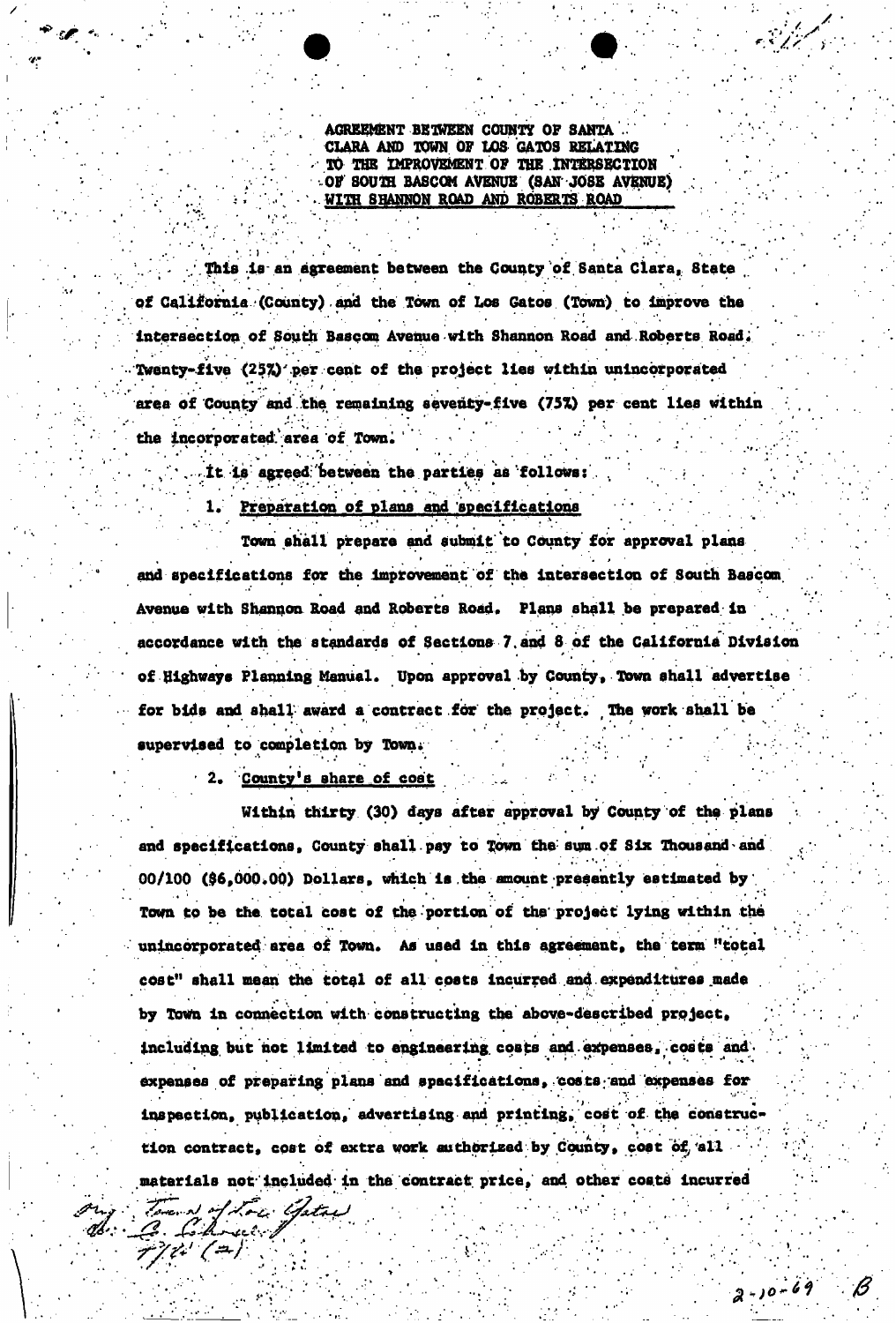in acquiring rights of way for the project. County's share of the project shall be twenty-five  $(25%)$  per cent of the total cost and Town's share of the project shall be seventy-five  $(757)$  per cent of the total cost.

Insurance

Town shall require any contractor awarded a contract for any portion of the project to secure and maintain in full force and effect at . all times during the construction of the project and until the project is accepted by Town, public liability and property damage insurance in forms  $\cdots$ *• ' \*• • . ' . i ' •* r\*«' \* . v., . ' . . •t • • . • . *• ••* \* • . and limits of liability satisfactory and acceptable to both Town and  $\cdot$ County, insuring the Town and County and; their respective officers and? ' " . , ' .V ^.."V'•;:>. V -v/• • V employees from and against anyclaim, 1**ms**, liability, cost or expense ; arising out of or in any way connected with the construction of the project.

The aforementioned policy shall contain a provision that the insurance afforded thereby **to** Town and County and their respective officers and employees shall be primary insurance to the full limits of liability of the policy and that if the Town or County or their respective officers and employees have **Other** Insurance against a. loss covered by such policy that other insurance shall be excess insurance only.

\* . . • . . • • • . "•, «

4. Final Accounting

Upon' completion of the project Town shall submit to County a final accounting of the total cost. ; In the event this final accounting shows that the sum advanced to Town is less than twenty-five (25%) per cent of the total cost, County shall pay Town the difference within sixty (60) days from receipt of the final accounting. However, in the event this final-accounting shows that the sum advanced to Town is more, than twenty-five (25%) per cent of the total cost, fown shall return the difference to County within sixty (60) days.

5.- Records and Accounts

Town shall keep, maintain and render available for inspection by County or its authorized representatives, records of all costs, fees by County or its .authorized representatives, records of all costs, fees

and expenditures made by Town in connection with this project. .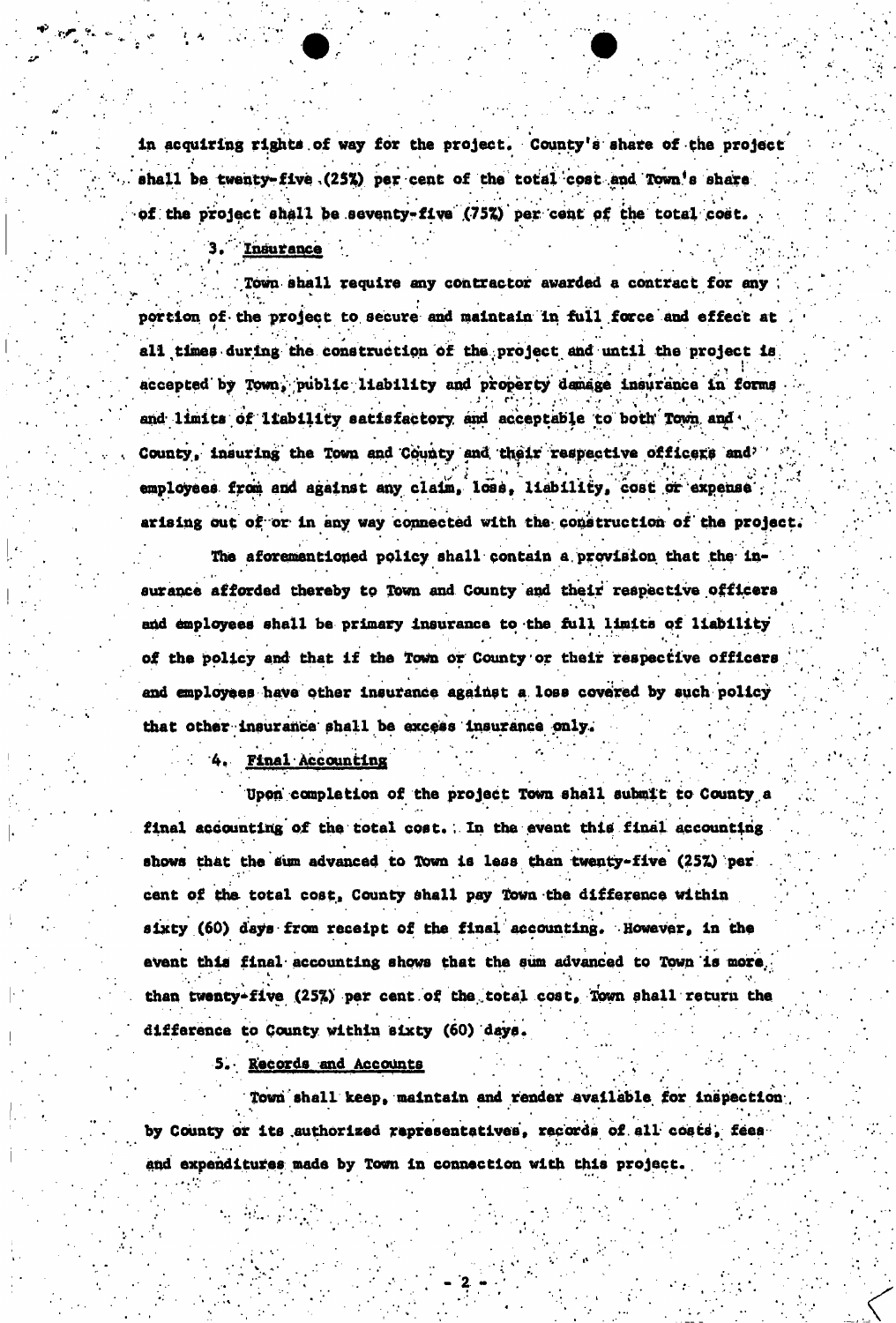# | -6. Annexation . Annexation . Annexation . Annexation . Annexation . Annexation . Annexation . Annexation . A

 $\mathbf{I} = \mathbf{I} \cdot \mathbf{S}$  , where  $\mathbf{I} = \mathbf{I} \cdot \mathbf{S}$  , we have the set of  $\mathbf{I} \cdot \mathbf{S}$  , we have the set of  $\mathbf{I} \cdot \mathbf{S}$ 

In the event any portion of the area within the limits of said improvements is annexed to Town before the date of approval of said plans and specifications by County, County's share of the total contract cost shall be. reduced In proportion to the amount of territory annexed.

I..' \ ' ... '

## 7.. Termination

This agreement shall terminate on January 1, 1970, if Town led a contract for construction of the above-described .has not awarded a contract for construction of the above-described project prior to that date. In the event of such a termination, Town shall refund i • to County all sums advanced under Paragraph 2 of this agreement. IN WITNESS WHEREOF, the parties hereto have executed this agree-

ment on . <del>The second or second the Telestic</del> 1969 flows<br>https://www.communication.com

COUNTY OF SANTA CLAI Inter Color

Chairman, pro tempore

ATTEST: JEAN PULLAN, Clerk Board of Supervisors

Chairman, Board of Supervisors County of Santa Clara State of California

TOWN OF LOS GATOS By Mayor eLiK And lown Manager

APPROVED AS TO FORM:

Deputy County Counsel

APPROVED AS TO FORM:

'Ani S Town Attorney

**DATE:**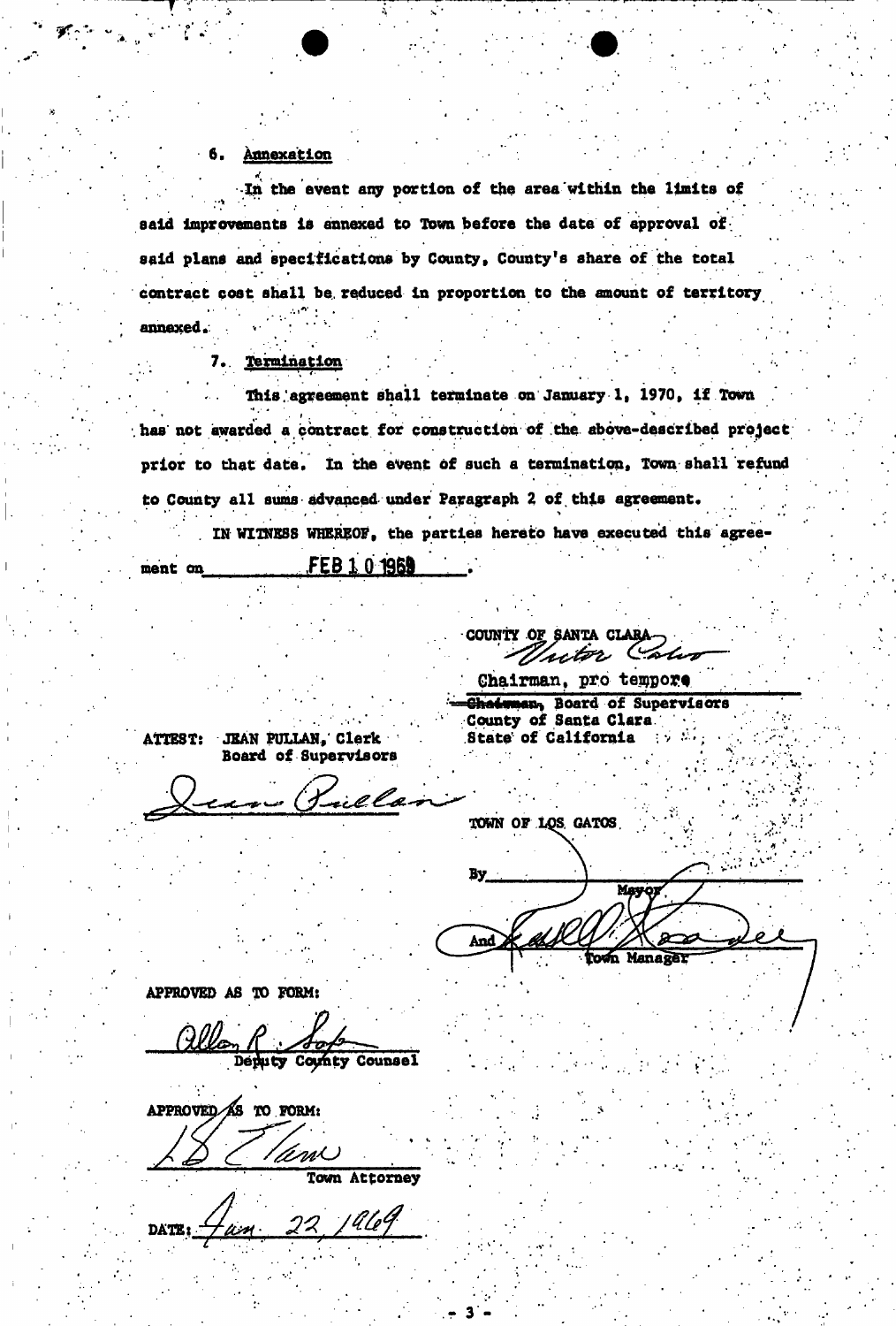|               | <b>County of Santa Clara</b>                                                                                                                                |                                                                   | <b>Department of Public Works</b><br>County Office Ruilding<br>20 West Hedding Street<br>San Jose, California 9511C |
|---------------|-------------------------------------------------------------------------------------------------------------------------------------------------------------|-------------------------------------------------------------------|---------------------------------------------------------------------------------------------------------------------|
| California    |                                                                                                                                                             |                                                                   |                                                                                                                     |
|               | TRANSMITTAL MEMORANDUM                                                                                                                                      |                                                                   | S.D. 1                                                                                                              |
|               |                                                                                                                                                             | DATE:                                                             | January 28, 1969                                                                                                    |
| FOR:          | BOARD OF SUPERVISORS AGENDA OF                                                                                                                              | February 10                                                       | .19 69                                                                                                              |
| FROM:         | STEFFANI, Public Works, Design                                                                                                                              |                                                                   |                                                                                                                     |
| <b>TITLE:</b> | BETWEEN COUNTY OF<br><b>AGREEMENT</b><br>THE IMPROVEMENT<br><b>RELATING</b><br>BASCOM AVENUE (San Jose Avenue) WITH SHANNON ROAD AND ROBERTS<br><b>ROAD</b> | SANTA CLARA AND TOWN OF LOS GATOS<br>OF THE INTERSECTION OF SOUTH |                                                                                                                     |
|               |                                                                                                                                                             |                                                                   |                                                                                                                     |

#### DESCRIPTION:

This agreement provides for the sharing of costs involved in the improvement of the intersection of South Bascom Avenue with Shannon Road and Roberts Road.

Approval is recommended.

JAMES T. POIT, COUNTY ENGINEER

PAGE<sub>1</sub> of<sub>1</sub>

After execution, please send a fully executed copy to:

<u>مار-</u>

Town Clerk Town of Los Gatos 110 East Main Street Los Gatos, California

JYT:ee

| $\blacksquare$      | AGENDA DATA    |
|---------------------|----------------|
|                     |                |
| DATE:               |                |
| ITEM NO:            |                |
| <b>BOARD ACTION</b> |                |
|                     |                |
|                     |                |
|                     |                |
|                     | FEB 1.0 1969 B |
|                     |                |

 $\bigtriangleup$  and

**@**  — 75 8 Rev 10/65

APPROVED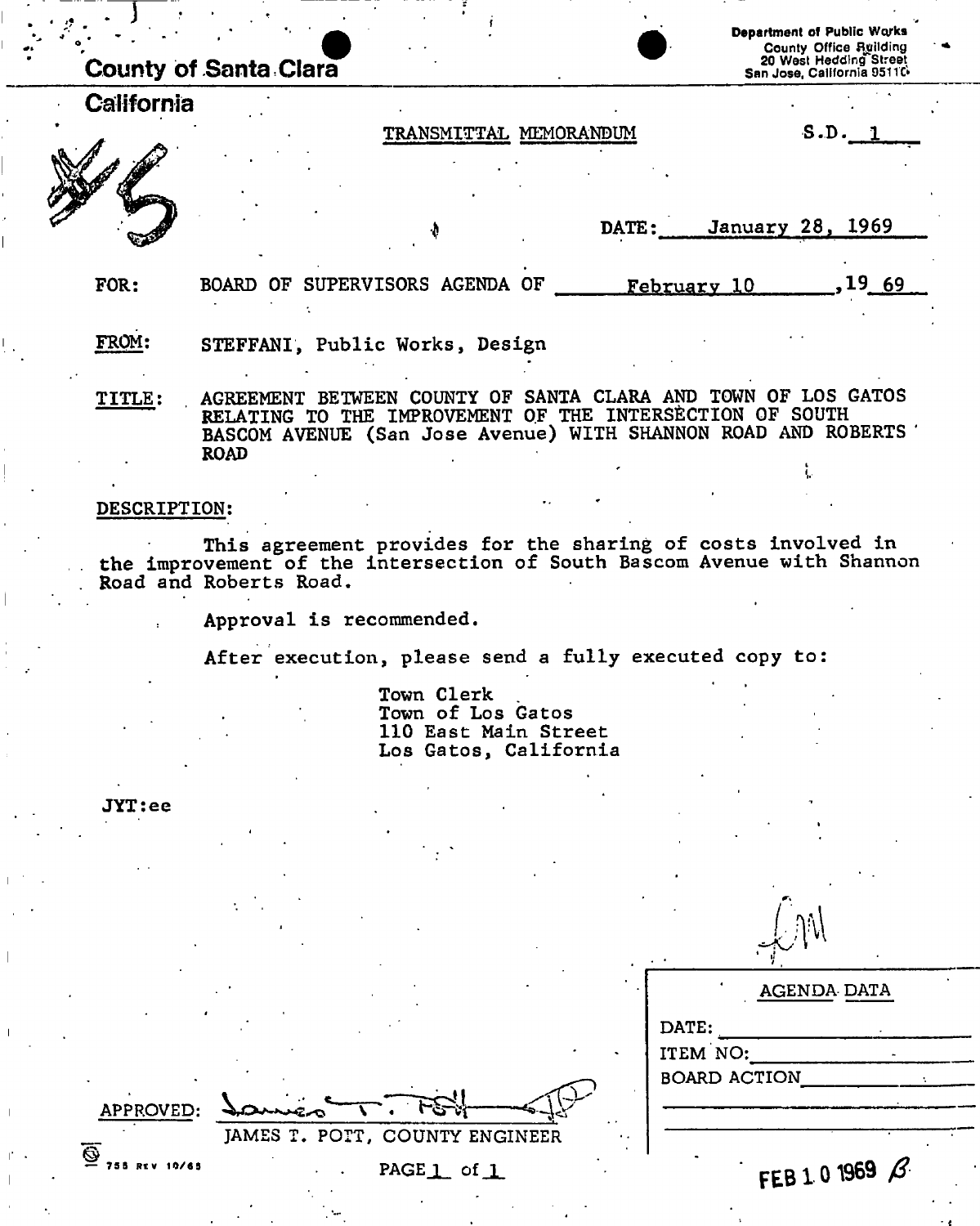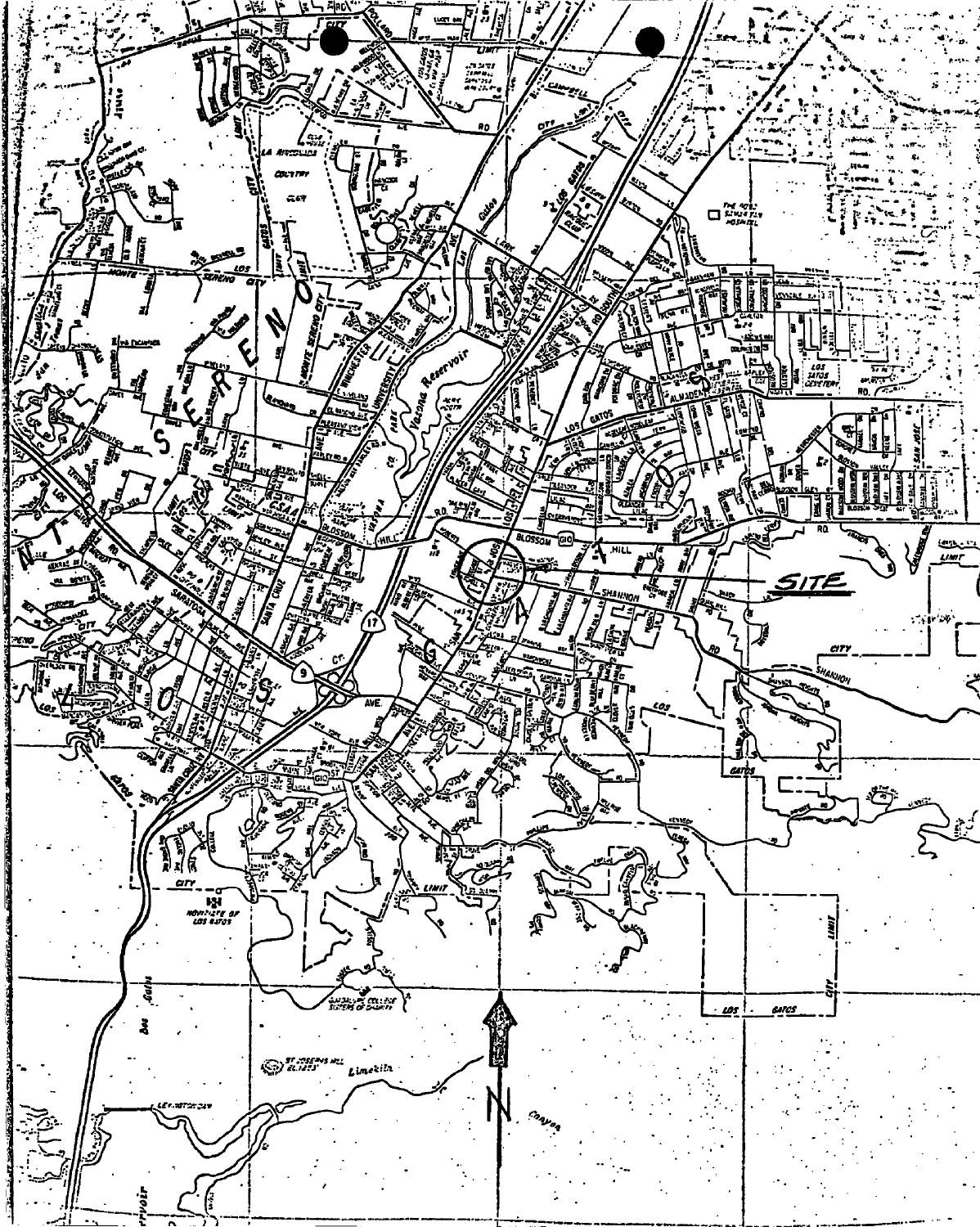**<sup>5</sup>\* February 11. 1969** 

**Town Clerk Town of Loa Oatoa 110 Baat Main Street Los** Gat**os, California** 

Subject: Agreement with

**Town of Loa Gatos** 

. For

**improvement of Intersection of South Basoom Avenue (San Jose Avenue) with Shannon Road and Roberts Road** 

Correcteuna

#### Dear

#### Madams

Enclosed you will find a fully executed copy of the. subject agreement between the County of Santa Clara and the party(ies) named above. The Board of Supervisors at its regularly scheduled meeting on

**Etebruary 10, 1969** approved this agreement with the County. agreeri $\mathbb{S}^{\mathbb{S}}$  the County, the County, the County, the County, the County, the County, the County, the County, the County, the County, the County, the County, the County, the County, the County, the County, the Co

The enclosed copy is for your records.

Very truly yours,

JEAN PULLAN, Clerk of the Board of Supervisors

By:

Deputy clerk

JP: Encpt

 $\mathcal{L} = \mathcal{L}$ 

No. 3